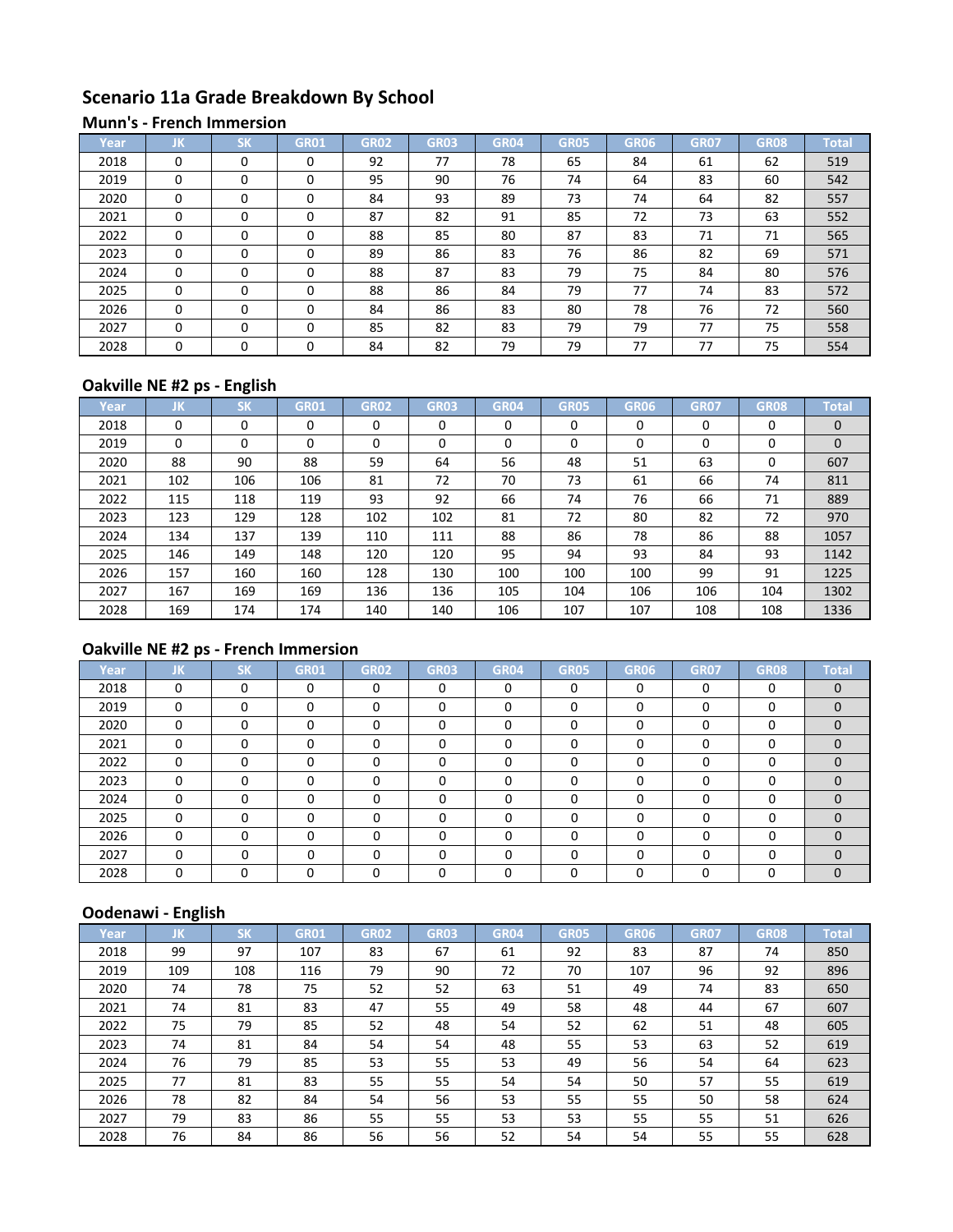| Year | JK       | <b>CM</b><br>וכ | <b>GR01</b> | <b>GR02</b> | <b>GR03</b> | <b>GR04</b> | <b>GR05</b> | GR06 | <b>GR07</b> | <b>GR08</b> | <b>Total</b> |
|------|----------|-----------------|-------------|-------------|-------------|-------------|-------------|------|-------------|-------------|--------------|
| 2018 | 0        | $\Omega$        |             | 60          | 46          | 48          | 44          | 37   | 29          | 31          | 295          |
| 2019 | $\Omega$ | $\Omega$        |             | 50          | 49          | 41          | 40          | 39   | 31          | 25          | 268          |
| 2020 | $\Omega$ | $\Omega$        |             | 41          | 30          | 29          | 31          | 24   | 45          | 39          | 237          |
| 2021 | $\Omega$ | $\Omega$        |             | 35          | 36          | 28          | 21          | 27   | 10          | 44          | 202          |
| 2022 | $\Omega$ | $\Omega$        |             | 37          | 31          | 34          | 26          | 21   | 19          | 13          | 182          |
| 2023 | $\Omega$ | $\Omega$        | 0           | 37          | 33          | 29          | 32          | 25   | 20          | 22          | 198          |
| 2024 | $\Omega$ | $\Omega$        | 0           | 35          | 33          | 31          | 28          | 31   | 23          | 19          | 199          |
| 2025 | 0        | $\Omega$        | $\Omega$    | 35          | 31          | 30          | 29          | 26   | 29          | 22          | 203          |
| 2026 | 0        | $\Omega$        | 0           | 33          | 31          | 29          | 29          | 28   | 25          | 27          | 201          |
| 2027 | $\Omega$ | $\Omega$        | $\Omega$    | 34          | 30          | 29          | 27          | 27   | 26          | 23          | 195          |
| 2028 | $\Omega$ | $\Omega$        |             | 34          | 30          | 27          | 27          | 26   | 25          | 25          | 193          |

## **Post's Corners - English**

| Year | JK | <b>SK</b> | <b>GR01</b> | GR02 | <b>GR03</b> | GR04 | <b>GR05</b> | GR06 | <b>GR07</b> | <b>GR08</b> | <b>Total</b> |
|------|----|-----------|-------------|------|-------------|------|-------------|------|-------------|-------------|--------------|
| 2018 | 71 | 78        | 77          | 48   | 56          | 56   | 62          | 70   | 71          | 61          | 650          |
| 2019 | 75 | 78        | 78          | 60   | 49          | 59   | 56          | 66   | 77          | 70          | 669          |
| 2020 | 76 | 84        | 80          | 62   | 63          | 52   | 59          | 57   | 72          | 72          | 677          |
| 2021 | 78 | 85        | 85          | 64   | 65          | 66   | 53          | 61   | 63          | 67          | 687          |
| 2022 | 79 | 87        | 87          | 68   | 66          | 67   | 66          | 55   | 67          | 58          | 699          |
| 2023 | 76 | 88        | 87          | 68   | 69          | 68   | 67          | 68   | 60          | 61          | 712          |
| 2024 | 78 | 85        | 88          | 70   | 71          | 72   | 68          | 69   | 73          | 55          | 727          |
| 2025 | 79 | 86        | 86          | 71   | 72          | 72   | 72          | 70   | 74          | 68          | 748          |
| 2026 | 80 | 88        | 87          | 69   | 73          | 73   | 73          | 74   | 75          | 69          | 761          |
| 2027 | 82 | 89        | 89          | 70   | 71          | 74   | 74          | 75   | 80          | 71          | 775          |
| 2028 | 81 | 91        | 91          | 72   | 73          | 72   | 75          | 76   | 81          | 75          | 786          |

## **River Oaks - English**

| Year | JK  | <b>SK</b> | <b>GR01</b> | <b>GR02</b> | <b>GR03</b> | <b>GR04</b> | <b>GR05</b> | GR06 | <b>GR07</b> | <b>GR08</b> | <b>Total</b> |
|------|-----|-----------|-------------|-------------|-------------|-------------|-------------|------|-------------|-------------|--------------|
| 2018 | 86  | 85        | 85          | 65          | 65          | 70          | 87          | 88   | 89          | 95          | 815          |
| 2019 | 85  | 89        | 79          | 50          | 64          | 64          | 65          | 86   | 89          | 86          | 753          |
| 2020 | 76  | 79        | 76          | 49          | 50          | 60          | 59          | 59   | 84          | 112         | 703          |
| 2021 | 79  | 83        | 79          | 53          | 52          | 47          | 57          | 61   | 64          | 84          | 658          |
| 2022 | 84  | 87        | 85          | 57          | 58          | 52          | 49          | 61   | 66          | 65          | 663          |
| 2023 | 85  | 92        | 89          | 61          | 61          | 55          | 52          | 52   | 66          | 67          | 680          |
| 2024 | 92  | 95        | 96          | 66          | 67          | 58          | 57          | 56   | 58          | 68          | 715          |
| 2025 | 101 | 103       | 100         | 73          | 73          | 63          | 61          | 62   | 63          | 61          | 760          |
| 2026 | 108 | 111       | 107         | 77          | 79          | 66          | 65          | 65   | 68          | 65          | 812          |
| 2027 | 113 | 116       | 112         | 81          | 81          | 69          | 67          | 68   | 70          | 69          | 846          |
| 2028 | 114 | 120       | 116         | 84          | 84          | 69          | 69          | 69   | 72          | 70          | 869          |

| Year | IJΚ      | <b>SK</b> | <b>GR01</b> | <b>GR02</b> | <b>GR03</b> | <b>GR04</b> | <b>GR05</b> | GR06 | <b>GR07</b> | <b>GR08</b> | <b>Total</b> |
|------|----------|-----------|-------------|-------------|-------------|-------------|-------------|------|-------------|-------------|--------------|
| 2018 | $\Omega$ | $\Omega$  | 0           | 71          | 81          | 80          | 81          | 72   | 57          | 71          | 513          |
| 2019 | 0        | 0         | 0           | 70          | 70          | 79          | 78          | 79   | 71          | 56          | 503          |
| 2020 | $\Omega$ | 0         | 0           | 92          | 96          | 97          | 93          | 101  | 77          | 69          | 625          |
| 2021 | $\Omega$ | $\Omega$  | $\Omega$    | 104         | 92          | 94          | 103         | 95   | 113         | 77          | 677          |
| 2022 | $\Omega$ | $\Omega$  | 0           | 106         | 103         | 90          | 93          | 101  | 101         | 108         | 703          |
| 2023 | $\Omega$ | $\Omega$  |             | 111         | 105         | 99          | 89          | 93   | 100         | 97          | 694          |
| 2024 | $\Omega$ | $\Omega$  | $\Omega$    | 114         | 111         | 100         | 99          | 89   | 93          | 99          | 704          |
| 2025 | $\Omega$ | $\Omega$  | $\Omega$    | 117         | 113         | 105         | 100         | 99   | 90          | 93          | 716          |
| 2026 | $\Omega$ | $\Omega$  | 0           | 115         | 116         | 107         | 105         | 100  | 99          | 90          | 732          |
| 2027 | $\Omega$ | $\Omega$  | 0           | 118         | 115         | 109         | 107         | 105  | 100         | 98          | 750          |
| 2028 | $\Omega$ | 0         |             | 119         | 116         | 106         | 108         | 106  | 104         | 99          | 757          |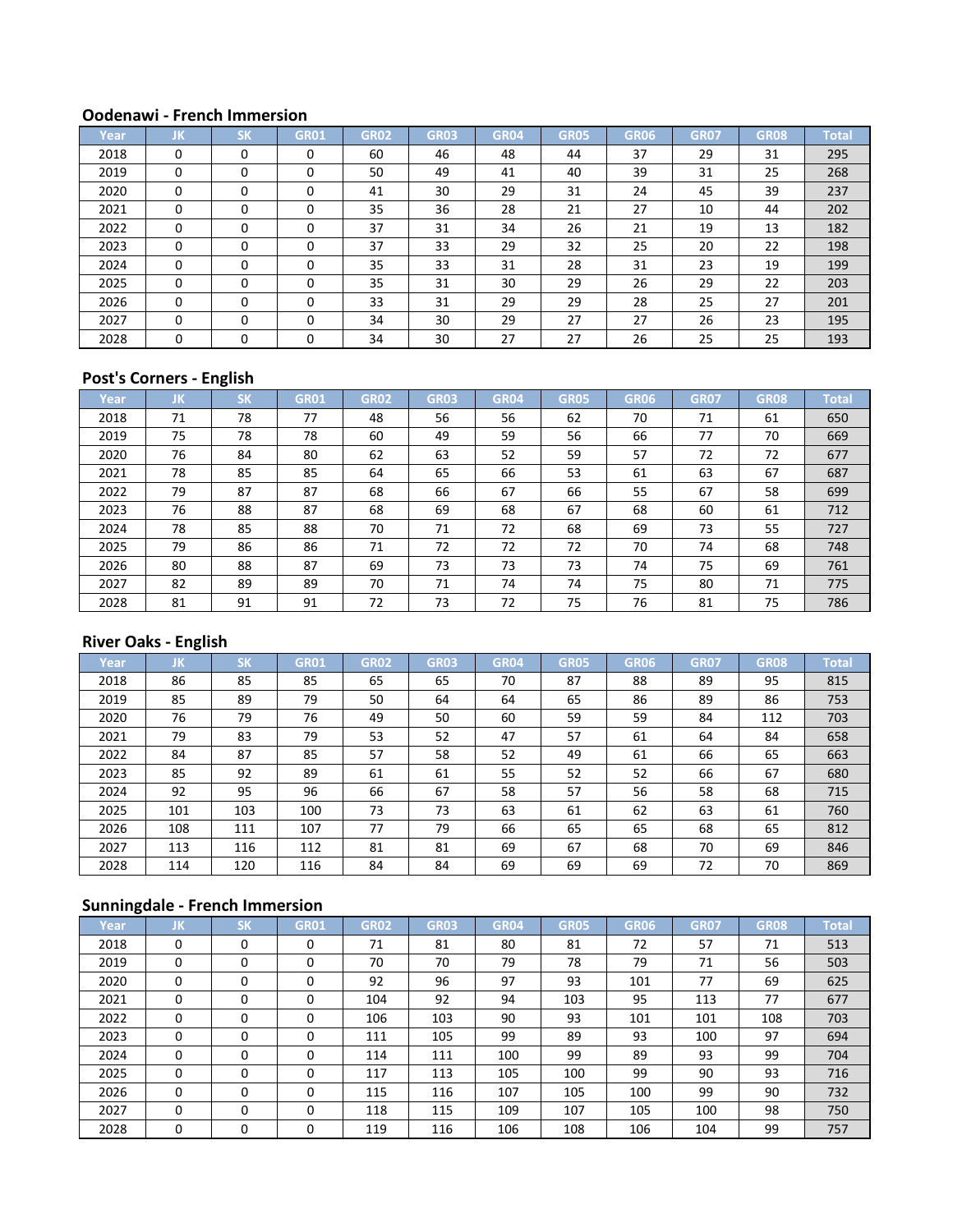# **Scenario 14a Grade Breakdown By School**

#### **Munn's - French Immersion**

| Year | JK       | <b>SK</b> | GR01     | <b>GR02</b> | <b>GR03</b> | <b>GR04</b> | <b>GR05</b> | <b>GR06</b> | <b>GR07</b> | <b>GR08</b> | <b>Total</b> |
|------|----------|-----------|----------|-------------|-------------|-------------|-------------|-------------|-------------|-------------|--------------|
| 2018 | $\Omega$ | $\Omega$  | 0        | 92          | 77          | 78          | 65          | 84          | 61          | 62          | 519          |
| 2019 | $\Omega$ | $\Omega$  | 0        | 95          | 90          | 76          | 74          | 64          | 83          | 60          | 542          |
| 2020 | $\Omega$ | $\Omega$  | 0        | 84          | 93          | 89          | 73          | 74          | 64          | 82          | 557          |
| 2021 | $\Omega$ | $\Omega$  | 0        | 87          | 82          | 91          | 85          | 72          | 73          | 63          | 552          |
| 2022 | $\Omega$ | $\Omega$  | $\Omega$ | 88          | 85          | 80          | 87          | 83          | 71          | 71          | 565          |
| 2023 | $\Omega$ | $\Omega$  | 0        | 89          | 86          | 83          | 76          | 86          | 82          | 69          | 571          |
| 2024 | $\Omega$ | $\Omega$  | $\Omega$ | 88          | 87          | 83          | 79          | 75          | 84          | 80          | 576          |
| 2025 | $\Omega$ | $\Omega$  | $\Omega$ | 88          | 86          | 84          | 79          | 77          | 74          | 83          | 572          |
| 2026 | $\Omega$ | $\Omega$  | $\Omega$ | 84          | 86          | 83          | 80          | 78          | 76          | 72          | 560          |
| 2027 | $\Omega$ | $\Omega$  | $\Omega$ | 85          | 82          | 83          | 79          | 79          | 77          | 75          | 558          |
| 2028 | $\Omega$ | $\Omega$  | 0        | 84          | 82          | 79          | 79          | 77          | 77          | 75          | 554          |

## **Oakville NE #2 ps - English**

| Year | JK       | <b>SK</b> | <b>GR01</b> | <b>GR02</b> | <b>GR03</b> | <b>GR04</b> | <b>GR05</b> | GR06 | <b>GR07</b> | <b>GR08</b> | <b>Total</b> |
|------|----------|-----------|-------------|-------------|-------------|-------------|-------------|------|-------------|-------------|--------------|
| 2018 | $\Omega$ | $\Omega$  | 0           | 0           | $\Omega$    | 0           | $\Omega$    | 0    | 0           | 0           | $\Omega$     |
| 2019 | 0        | 0         | 0           | 0           | 0           | 0           | $\Omega$    | 0    | 0           | 0           | $\mathbf{0}$ |
| 2020 | 59       | 60        | 59          | 44          | 43          | 36          | 31          | 36   | 35          | 0           | 402          |
| 2021 | 75       | 76        | 75          | 57          | 57          | 45          | 46          | 40   | 45          | 44          | 561          |
| 2022 | 88       | 89        | 88          | 68          | 68          | 51          | 50          | 53   | 47          | 52          | 655          |
| 2023 | 98       | 100       | 99          | 78          | 78          | 57          | 57          | 56   | 59          | 53          | 734          |
| 2024 | 108      | 110       | 109         | 87          | 87          | 63          | 63          | 63   | 63          | 65          | 817          |
| 2025 | 120      | 121       | 120         | 97          | 97          | 70          | 69          | 69   | 70          | 69          | 903          |
| 2026 | 132      | 133       | 131         | 106         | 107         | 77          | 76          | 76   | 76          | 76          | 987          |
| 2027 | 141      | 142       | 141         | 114         | 114         | 82          | 81          | 81   | 81          | 81          | 1058         |
| 2028 | 145      | 147       | 146         | 118         | 118         | 84          | 84          | 84   | 84          | 84          | 1093         |

## **Oakville NE #2 ps - French Immersion**

| Year | JK       | <b>SK</b> | <b>GR01</b> | GR02 | <b>GR03</b> | <b>GR04</b> | <b>GR05</b> | GR06 | <b>GR07</b> | <b>GR08</b> | <b>Total</b> |
|------|----------|-----------|-------------|------|-------------|-------------|-------------|------|-------------|-------------|--------------|
| 2018 | 0        | $\Omega$  | $\Omega$    | 0    | 0           | $\Omega$    | $\Omega$    | 0    | $\Omega$    | $\Omega$    | $\mathbf{0}$ |
| 2019 | 0        | 0         | 0           | 0    | 0           | 0           | $\Omega$    | 0    | 0           | 0           | $\Omega$     |
| 2020 | $\Omega$ | $\Omega$  | $\Omega$    | 52   | 44          | 49          | 41          | 34   | $\Omega$    | $\Omega$    | 220          |
| 2021 | $\Omega$ | 0         | O           | 56   | 49          | 42          | 49          | 41   | 33          | 0           | 270          |
| 2022 | 0        | 0         | O           | 60   | 53          | 46          | 41          | 48   | 40          | 33          | 320          |
| 2023 | $\Omega$ | $\Omega$  | 0           | 61   | 57          | 48          | 45          | 41   | 46          | 39          | 337          |
| 2024 | $\Omega$ | $\Omega$  | $\Omega$    | 61   | 58          | 51          | 47          | 44   | 40          | 45          | 346          |
| 2025 | $\Omega$ | $\Omega$  | $\Omega$    | 63   | 58          | 52          | 50          | 46   | 43          | 39          | 352          |
| 2026 | $\Omega$ | 0         | 0           | 62   | 60          | 51          | 51          | 49   | 46          | 42          | 361          |
| 2027 | $\Omega$ | $\Omega$  | $\Omega$    | 64   | 59          | 52          | 50          | 49   | 48          | 45          | 367          |
| 2028 | $\Omega$ | 0         | $\Omega$    | 65   | 60          | 51          | 51          | 48   | 48          | 47          | 368          |

| Year | ΠK. | <b>SK</b> | GR01 | <b>GR02</b> | <b>GR03</b> | GR04 | <b>GR05</b> | <b>GR06</b> | <b>GR07</b> | <b>GR08</b> | <b>Total</b> |
|------|-----|-----------|------|-------------|-------------|------|-------------|-------------|-------------|-------------|--------------|
| 2018 | 99  | 97        | 107  | 83          | 67          | 61   | 92          | 83          | 87          | 74          | 850          |
| 2019 | 100 | 99        | 107  | 77          | 81          | 63   | 60          | 92          | 82          | 83          | 843          |
| 2020 | 103 | 108       | 104  | 73          | 79          | 83   | 68          | 65          | 95          | 91          | 868          |
| 2021 | 101 | 111       | 114  | 74          | 75          | 81   | 84          | 69          | 66          | 97          | 872          |
| 2022 | 102 | 107       | 116  | 81          | 75          | 75   | 81          | 85          | 70          | 67          | 858          |
| 2023 | 100 | 110       | 113  | 83          | 83          | 75   | 76          | 83          | 86          | 71          | 880          |
| 2024 | 101 | 106       | 114  | 81          | 84          | 82   | 76          | 77          | 83          | 87          | 891          |
| 2025 | 103 | 108       | 111  | 82          | 82          | 83   | 83          | 77          | 78          | 84          | 890          |
| 2026 | 104 | 109       | 112  | 80          | 83          | 80   | 83          | 83          | 78          | 78          | 891          |
| 2027 | 105 | 110       | 114  | 81          | 81          | 81   | 81          | 84          | 84          | 78          | 899          |
| 2028 | 101 | 111       | 114  | 82          | 82          | 78   | 81          | 81          | 84          | 84          | 897          |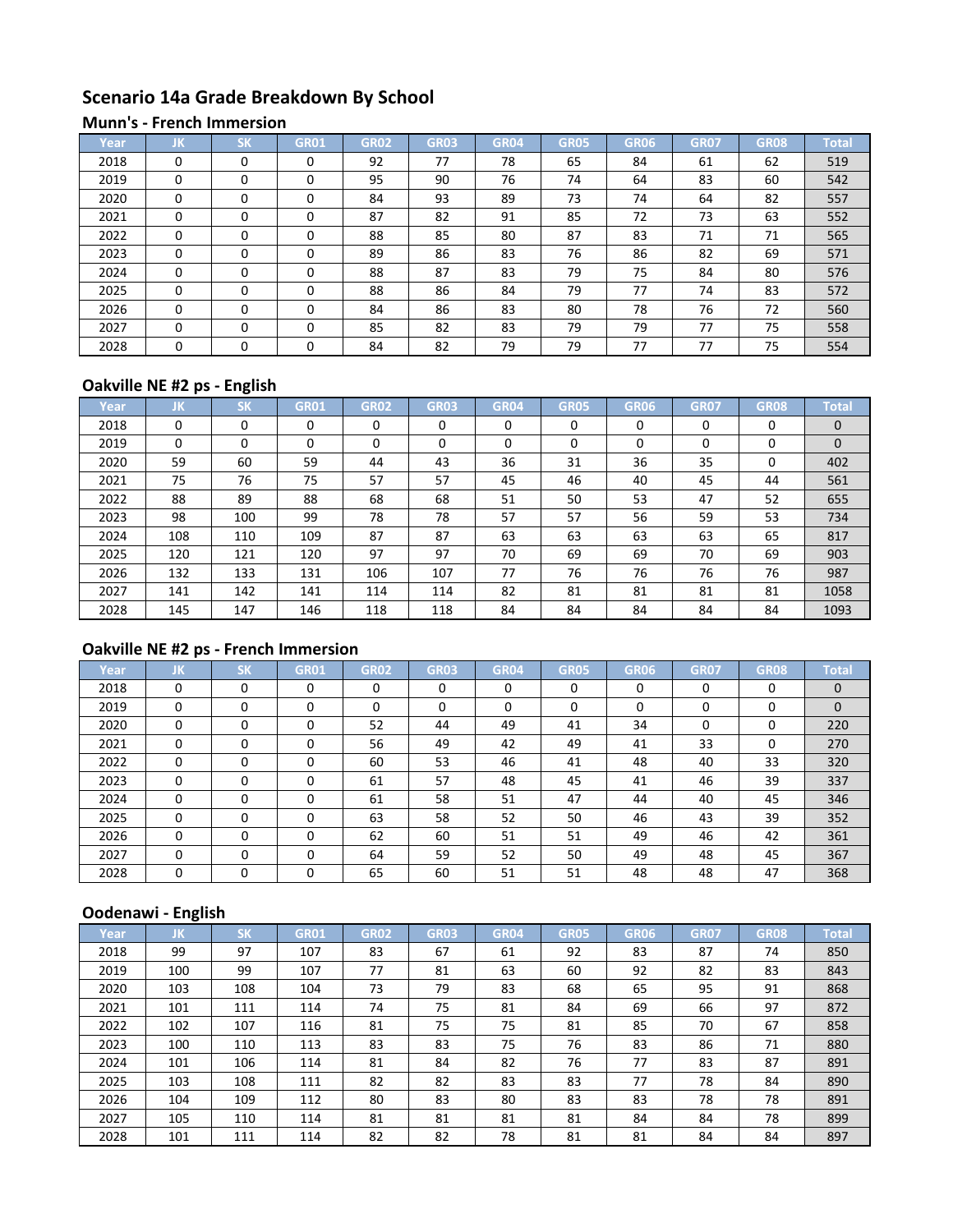| Year | IJΚ      | <b>SK</b> | <b>GR01</b> | <b>GR02</b> | <b>GR03</b> | <b>GR04</b> | <b>GR05</b> | <b>GR06</b> | <b>GR07</b> | <b>GR08</b> | <b>Total</b> |
|------|----------|-----------|-------------|-------------|-------------|-------------|-------------|-------------|-------------|-------------|--------------|
| 2018 | $\Omega$ | 0         | O           | 60          | 46          | 48          | 44          | 37          | 29          | 31          | 295          |
| 2019 | $\Omega$ | 0         | $\Omega$    | 48          | 54          | 46          | 45          | 44          | 36          | 30          | 303          |
| 2020 | $\Omega$ | 0         | $\Omega$    | $\Omega$    | $\Omega$    | $\Omega$    | $\Omega$    | ∩           | 44          | 37          | 81           |
| 2021 | $\Omega$ | 0         | $\Omega$    | 0           | $\Omega$    | $\Omega$    | $\Omega$    |             | 0           | 44          | 44           |
| 2022 | $\Omega$ | 0         | 0           | 0           | $\Omega$    | 0           | $\Omega$    | $\Omega$    | 0           | $\Omega$    | $\mathbf{0}$ |
| 2023 | $\Omega$ | 0         | $\Omega$    | 0           | $\Omega$    | 0           | $\Omega$    | ∩           | 0           | 0           | $\mathbf{0}$ |
| 2024 | $\Omega$ | 0         | O           | 0           | $\Omega$    | 0           | $\Omega$    | O           | 0           | 0           | $\mathbf{0}$ |
| 2025 | $\Omega$ | 0         | O           | 0           | $\Omega$    | $\Omega$    | $\Omega$    | U           | 0           | 0           | $\Omega$     |
| 2026 | $\Omega$ | 0         |             | 0           | $\Omega$    | $\Omega$    | $\Omega$    |             | O           | 0           | $\Omega$     |
| 2027 | $\Omega$ | 0         |             | 0           | $\Omega$    | $\Omega$    | $\Omega$    |             | 0           | $\Omega$    | $\Omega$     |
| 2028 | $\Omega$ | U         | $\Omega$    | U           | $\Omega$    | n           | U           |             | U           | U           | $\Omega$     |

## **Post's Corners - English**

| Year | JΚ. | <b>SK</b> | <b>GR01</b> | GR02 | <b>GR03</b> | GR04 | <b>GR05</b> | GR06 | <b>GR07</b> | <b>GR08</b> | <b>Total</b> |
|------|-----|-----------|-------------|------|-------------|------|-------------|------|-------------|-------------|--------------|
| 2018 | 71  | 78        | 77          | 48   | 56          | 56   | 62          | 70   | 71          | 61          | 650          |
| 2019 | 75  | 78        | 78          | 60   | 49          | 59   | 56          | 66   | 77          | 70          | 669          |
| 2020 | 76  | 84        | 80          | 62   | 63          | 52   | 59          | 57   | 72          | 72          | 677          |
| 2021 | 78  | 85        | 85          | 64   | 65          | 66   | 53          | 61   | 63          | 67          | 687          |
| 2022 | 79  | 87        | 87          | 68   | 66          | 67   | 66          | 55   | 67          | 58          | 699          |
| 2023 | 76  | 88        | 87          | 68   | 69          | 68   | 67          | 68   | 60          | 61          | 712          |
| 2024 | 78  | 85        | 88          | 70   | 71          | 72   | 68          | 69   | 73          | 55          | 727          |
| 2025 | 79  | 86        | 86          | 71   | 72          | 72   | 72          | 70   | 74          | 68          | 748          |
| 2026 | 80  | 88        | 87          | 69   | 73          | 73   | 73          | 74   | 75          | 69          | 761          |
| 2027 | 82  | 89        | 89          | 70   | 71          | 74   | 74          | 75   | 80          | 71          | 775          |
| 2028 | 81  | 91        | 91          | 72   | 73          | 72   | 75          | 76   | 81          | 75          | 786          |

## **River Oaks - English**

| Year | JK  | <b>SK</b> | <b>GR01</b> | <b>GR02</b> | <b>GR03</b> | <b>GR04</b> | <b>GR05</b> | <b>GR06</b> | <b>GR07</b> | <b>GR08</b> | <b>Total</b> |
|------|-----|-----------|-------------|-------------|-------------|-------------|-------------|-------------|-------------|-------------|--------------|
| 2018 | 86  | 85        | 85          | 65          | 65          | 70          | 87          | 88          | 89          | 95          | 815          |
| 2019 | 85  | 89        | 79          | 48          | 64          | 64          | 65          | 86          | 89          | 86          | 752          |
| 2020 | 76  | 79        | 76          | 49          | 50          | 60          | 59          | 59          | 84          | 112         | 703          |
| 2021 | 79  | 83        | 79          | 53          | 52          | 47          | 57          | 61          | 64          | 84          | 658          |
| 2022 | 84  | 87        | 85          | 57          | 58          | 52          | 49          | 61          | 66          | 65          | 663          |
| 2023 | 85  | 92        | 89          | 61          | 61          | 55          | 52          | 52          | 66          | 67          | 680          |
| 2024 | 92  | 95        | 96          | 66          | 67          | 58          | 57          | 56          | 58          | 68          | 715          |
| 2025 | 101 | 103       | 100         | 73          | 73          | 63          | 61          | 62          | 63          | 61          | 760          |
| 2026 | 108 | 111       | 107         | 77          | 79          | 66          | 65          | 65          | 68          | 65          | 812          |
| 2027 | 113 | 116       | 112         | 81          | 81          | 69          | 67          | 68          | 70          | 69          | 846          |
| 2028 | 114 | 120       | 116         | 84          | 84          | 69          | 69          | 69          | 72          | 70          | 869          |

| Year | IJΚ      | <b>SK</b> | <b>GR01</b> | <b>GR02</b> | <b>GR03</b> | <b>GR04</b> | <b>GR05</b> | <b>GR06</b> | <b>GR07</b> | <b>GR08</b> | <b>Total</b> |
|------|----------|-----------|-------------|-------------|-------------|-------------|-------------|-------------|-------------|-------------|--------------|
| 2018 | 0        | 0         | 0           | 71          | 81          | 80          | 81          | 72          | 57          | 71          | 513          |
| 2019 | $\Omega$ | $\Omega$  | 0           | 70          | 70          | 79          | 78          | 79          | 71          | 56          | 503          |
| 2020 | $\Omega$ | $\Omega$  | 0           | 74          | 76          | 76          | 83          | 91          | 78          | 69          | 548          |
| 2021 | $\Omega$ | $\Omega$  | $\Omega$    | 78          | 73          | 75          | 75          | 82          | 90          | 77          | 549          |
| 2022 | $\Omega$ | $\Omega$  | $\Omega$    | 77          | 77          | 72          | 74          | 74          | 81          | 89          | 544          |
| 2023 | $\Omega$ | $\Omega$  | $\Omega$    | 81          | 76          | 76          | 71          | 73          | 73          | 79          | 530          |
| 2024 | $\Omega$ | $\Omega$  | 0           | 82          | 81          | 75          | 75          | 71          | 72          | 73          | 529          |
| 2025 | $\Omega$ | $\Omega$  | $\Omega$    | 83          | 82          | 79          | 75          | 74          | 70          | 72          | 535          |
| 2026 | $\Omega$ | $\Omega$  | $\Omega$    | 81          | 83          | 80          | 79          | 74          | 74          | 70          | 541          |
| 2027 | $\Omega$ | $\Omega$  | $\Omega$    | 82          | 81          | 81          | 79          | 78          | 74          | 73          | 548          |
| 2028 | 0        | 0         | 0           | 83          | 82          | 78          | 80          | 79          | 77          | 73          | 552          |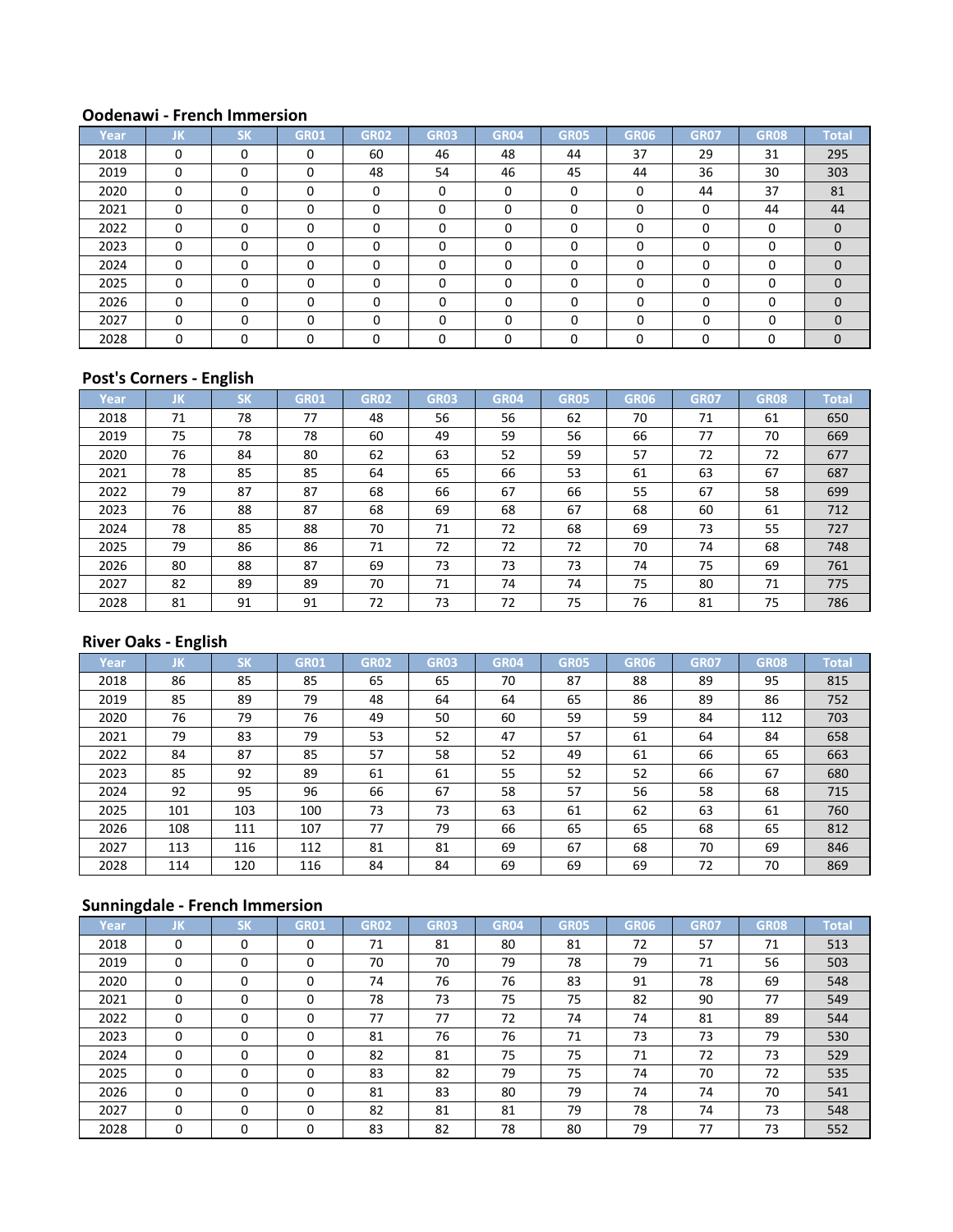# **Scenario 14b Grade Breakdown By School**

#### **Munn's - French Immersion**

| Year | JK       | <b>SK</b> | GR01     | <b>GR02</b> | <b>GR03</b> | <b>GR04</b> | <b>GR05</b> | <b>GR06</b> | <b>GR07</b> | <b>GR08</b> | <b>Total</b> |
|------|----------|-----------|----------|-------------|-------------|-------------|-------------|-------------|-------------|-------------|--------------|
| 2018 | $\Omega$ | $\Omega$  | 0        | 92          | 77          | 78          | 65          | 84          | 61          | 62          | 519          |
| 2019 | $\Omega$ | $\Omega$  | 0        | 95          | 90          | 76          | 74          | 64          | 83          | 60          | 542          |
| 2020 | $\Omega$ | $\Omega$  | 0        | 84          | 93          | 89          | 73          | 74          | 64          | 82          | 557          |
| 2021 | $\Omega$ | $\Omega$  | 0        | 87          | 82          | 91          | 85          | 72          | 73          | 63          | 552          |
| 2022 | $\Omega$ | $\Omega$  | $\Omega$ | 88          | 85          | 80          | 87          | 83          | 71          | 71          | 565          |
| 2023 | $\Omega$ | $\Omega$  | 0        | 89          | 86          | 83          | 76          | 86          | 82          | 69          | 571          |
| 2024 | $\Omega$ | $\Omega$  | $\Omega$ | 88          | 87          | 83          | 79          | 75          | 84          | 80          | 576          |
| 2025 | $\Omega$ | $\Omega$  | $\Omega$ | 88          | 86          | 84          | 79          | 77          | 74          | 83          | 572          |
| 2026 | $\Omega$ | $\Omega$  | $\Omega$ | 84          | 86          | 83          | 80          | 78          | 76          | 72          | 560          |
| 2027 | $\Omega$ | $\Omega$  | $\Omega$ | 85          | 82          | 83          | 79          | 79          | 77          | 75          | 558          |
| 2028 | $\Omega$ | $\Omega$  | 0        | 84          | 82          | 79          | 79          | 77          | 77          | 75          | 554          |

## **Oakville NE #2 ps - English**

| Year | IJΚ. | <b>SK</b> | <b>GR01</b> | <b>GR02</b> | <b>GR03</b> | GR04 | <b>GR05</b> | GR06 | <b>GR07</b> | <b>GR08</b> | Total        |
|------|------|-----------|-------------|-------------|-------------|------|-------------|------|-------------|-------------|--------------|
| 2018 | 0    | 0         | 0           | 0           | $\Omega$    | 0    | $\Omega$    | 0    | 0           | 0           | $\mathbf{0}$ |
| 2019 | 0    | 0         | 0           | 0           | 0           | 0    | 0           | 0    | 0           | 0           | $\mathbf 0$  |
| 2020 | 60   | 60        | 58          | 39          | 40          | 35   | 30          | 32   | 36          | 0           | 389          |
| 2021 | 76   | 78        | 74          | 57          | 53          | 42   | 45          | 39   | 41          | 45          | 548          |
| 2022 | 89   | 91        | 89          | 68          | 68          | 46   | 48          | 51   | 46          | 48          | 643          |
| 2023 | 99   | 101       | 100         | 79          | 77          | 57   | 52          | 54   | 57          | 52          | 726          |
| 2024 | 110  | 111       | 111         | 88          | 88          | 63   | 62          | 58   | 60          | 63          | 812          |
| 2025 | 121  | 122       | 121         | 98          | 98          | 71   | 68          | 68   | 64          | 66          | 896          |
| 2026 | 132  | 133       | 131         | 106         | 107         | 77   | 76          | 74   | 74          | 70          | 977          |
| 2027 | 141  | 142       | 141         | 114         | 114         | 82   | 81          | 81   | 79          | 79          | 1054         |
| 2028 | 145  | 147       | 146         | 118         | 118         | 84   | 84          | 84   | 84          | 84          | 1093         |

## **Oakville NE #2 ps - French Immersion**

| Year | JK       | <b>SK</b> | <b>GR01</b> | GR02 | <b>GR03</b> | <b>GR04</b> | <b>GR05</b> | GR06 | <b>GR07</b> | <b>GR08</b> | <b>Total</b> |
|------|----------|-----------|-------------|------|-------------|-------------|-------------|------|-------------|-------------|--------------|
| 2018 | 0        | $\Omega$  | $\Omega$    | 0    | 0           | $\Omega$    | $\Omega$    | 0    | $\Omega$    | $\Omega$    | $\mathbf{0}$ |
| 2019 | 0        | 0         | 0           | 0    | 0           | $\Omega$    | $\Omega$    | 0    | 0           | 0           | $\Omega$     |
| 2020 | $\Omega$ | $\Omega$  | $\Omega$    | 52   | 44          | 52          | 46          | 48   | $\Omega$    | $\Omega$    | 242          |
| 2021 | $\Omega$ | 0         | O           | 56   | 49          | 42          | 52          | 46   | 47          | 0           | 292          |
| 2022 | 0        | 0         | O           | 60   | 53          | 46          | 41          | 51   | 45          | 47          | 342          |
| 2023 | $\Omega$ | $\Omega$  | 0           | 61   | 57          | 48          | 45          | 41   | 49          | 44          | 345          |
| 2024 | $\Omega$ | $\Omega$  | $\Omega$    | 61   | 58          | 51          | 47          | 44   | 40          | 48          | 349          |
| 2025 | $\Omega$ | $\Omega$  | $\Omega$    | 63   | 58          | 52          | 50          | 46   | 43          | 39          | 352          |
| 2026 | $\Omega$ | 0         | 0           | 62   | 60          | 51          | 51          | 49   | 46          | 42          | 361          |
| 2027 | $\Omega$ | $\Omega$  | $\Omega$    | 64   | 59          | 52          | 50          | 49   | 48          | 45          | 367          |
| 2028 | $\Omega$ | 0         | $\Omega$    | 65   | 60          | 51          | 51          | 48   | 48          | 47          | 368          |

| Year | JΚ  | <b>SK</b> | <b>GR01</b> | <b>GR02</b> | <b>GR03</b> | <b>GR04</b> | <b>GR05</b> | <b>GR06</b> | <b>GR07</b> | <b>GR08</b> | <b>Total</b> |
|------|-----|-----------|-------------|-------------|-------------|-------------|-------------|-------------|-------------|-------------|--------------|
| 2018 | 99  | 97        | 107         | 83          | 67          | 61          | 92          | 83          | 87          | 74          | 850          |
| 2019 | 100 | 99        | 107         | 77          | 81          | 63          | 60          | 92          | 82          | 83          | 843          |
| 2020 | 103 | 115       | 112         | 83          | 86          | 90          | 72          | 70          | 101         | 91          | 922          |
| 2021 | 101 | 111       | 121         | 82          | 85          | 88          | 91          | 73          | 71          | 103         | 926          |
| 2022 | 102 | 107       | 116         | 88          | 83          | 85          | 88          | 92          | 74          | 72          | 906          |
| 2023 | 100 | 110       | 113         | 83          | 90          | 83          | 86          | 90          | 93          | 75          | 923          |
| 2024 | 101 | 106       | 114         | 81          | 84          | 89          | 84          | 87          | 90          | 94          | 930          |
| 2025 | 103 | 108       | 111         | 82          | 82          | 83          | 90          | 85          | 88          | 91          | 922          |
| 2026 | 104 | 109       | 112         | 80          | 83          | 80          | 83          | 90          | 86          | 88          | 916          |
| 2027 | 105 | 110       | 114         | 81          | 81          | 81          | 81          | 84          | 91          | 86          | 914          |
| 2028 | 101 | 111       | 114         | 82          | 82          | 78          | 81          | 81          | 84          | 84          | 897          |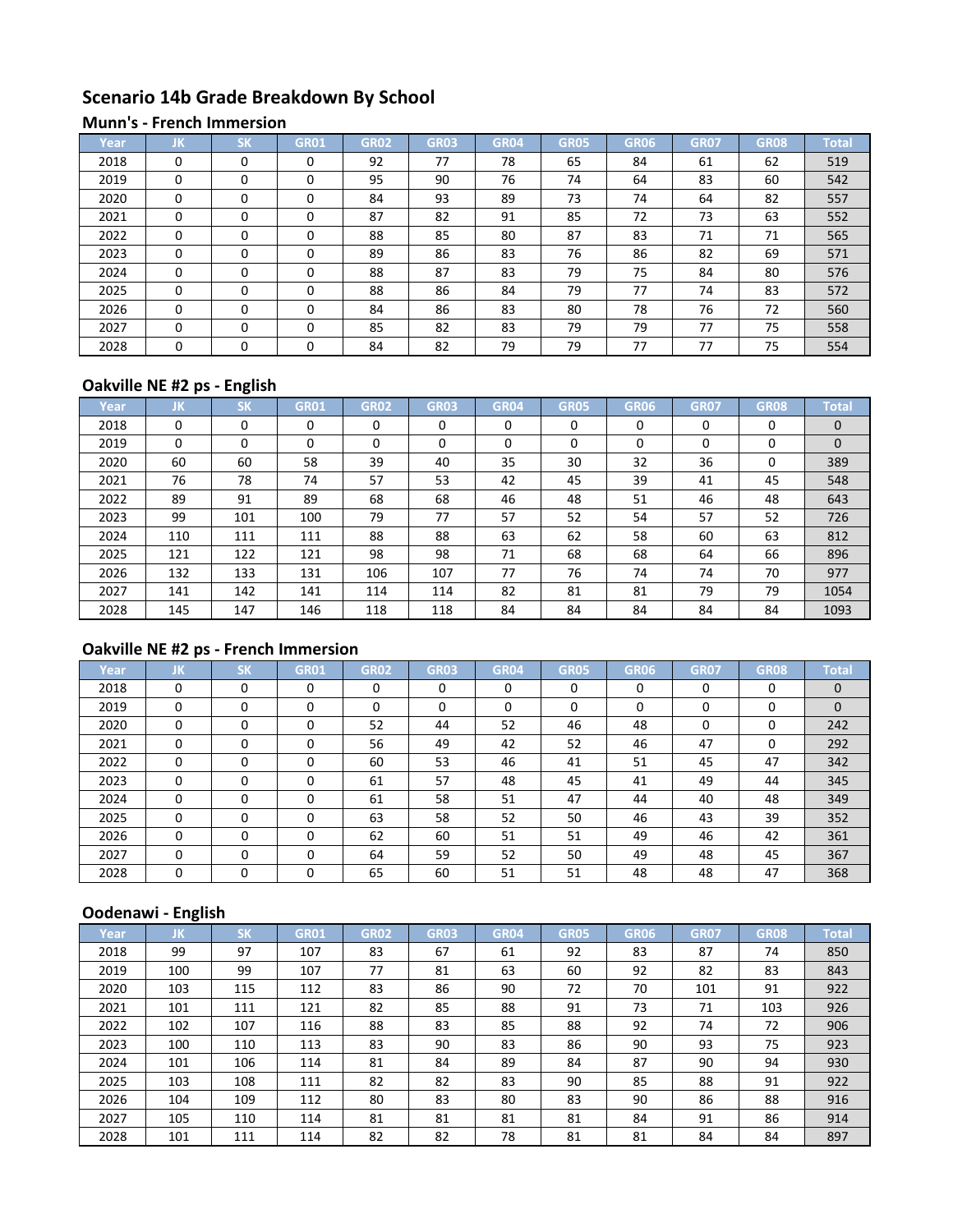| Year, | JK.      | <b>SK</b> | <b>GR01</b> | <b>GR02</b> | <b>GR03</b> | <b>GR04</b> | <b>GR05</b> | GR06     | <b>GR07</b> | <b>GR08</b> | <b>Total</b> |
|-------|----------|-----------|-------------|-------------|-------------|-------------|-------------|----------|-------------|-------------|--------------|
| 2018  | 0        | $\Omega$  | 0           | 60          | 46          | 48          | 44          | 37       | 29          | 31          | 295          |
| 2019  | 0        | 0         | 0           | 48          | 54          | 46          | 45          | 44       | 36          | 30          | 303          |
| 2020  | 0        | $\Omega$  |             | 0           | 0           | 0           | $\Omega$    | 0        | 44          | 37          | 81           |
| 2021  | $\Omega$ | $\Omega$  | $\Omega$    | $\Omega$    | $\Omega$    | $\Omega$    | $\Omega$    |          | 0           | 44          | 44           |
| 2022  | $\Omega$ | $\Omega$  | $\Omega$    | 0           | $\Omega$    | $\Omega$    | $\Omega$    | $\Omega$ | 0           | $\Omega$    | $\mathbf 0$  |
| 2023  | $\Omega$ | $\Omega$  | 0           | 0           | $\Omega$    | $\Omega$    | $\Omega$    |          | 0           | $\Omega$    | $\mathbf 0$  |
| 2024  | 0        | $\Omega$  | $\Omega$    | 0           | $\Omega$    | $\Omega$    | $\Omega$    |          | O           | $\Omega$    | $\mathbf 0$  |
| 2025  | 0        | $\Omega$  | 0           | 0           | $\Omega$    | $\Omega$    | $\Omega$    | ŋ        | $\Omega$    | $\Omega$    | $\Omega$     |
| 2026  | $\Omega$ | $\Omega$  | 0           | U           | $\Omega$    | $\Omega$    | $\Omega$    |          | O           | 0           | $\Omega$     |
| 2027  | $\Omega$ | $\Omega$  | $\Omega$    | 0           | $\Omega$    | $\Omega$    | $\Omega$    |          | $\Omega$    | $\Omega$    | $\Omega$     |
| 2028  | $\Omega$ | O         |             | n           |             | $\Omega$    | O           |          | U           | U           | $\Omega$     |

## **Post's Corners - English**

| Year | IJΚ. | <b>SK</b> | <b>GR01</b> | GR <sub>02</sub> | <b>GR03</b> | GR04 | <b>GR05</b> | GR06 | <b>GR07</b> | <b>GR08</b> | <b>Total</b> |
|------|------|-----------|-------------|------------------|-------------|------|-------------|------|-------------|-------------|--------------|
| 2018 | 71   | 78        | 77          | 48               | 56          | 56   | 62          | 70   | 71          | 61          | 650          |
| 2019 | 75   | 78        | 78          | 60               | 49          | 59   | 56          | 66   | 77          | 70          | 669          |
| 2020 | 76   | 84        | 80          | 62               | 63          | 52   | 59          | 57   | 72          | 72          | 677          |
| 2021 | 78   | 85        | 85          | 64               | 65          | 66   | 53          | 61   | 63          | 67          | 687          |
| 2022 | 79   | 87        | 87          | 68               | 66          | 67   | 66          | 55   | 67          | 58          | 699          |
| 2023 | 76   | 88        | 87          | 68               | 69          | 68   | 67          | 68   | 60          | 61          | 712          |
| 2024 | 78   | 85        | 88          | 70               | 71          | 72   | 68          | 69   | 73          | 55          | 727          |
| 2025 | 79   | 86        | 86          | 71               | 72          | 72   | 72          | 70   | 74          | 68          | 748          |
| 2026 | 80   | 88        | 87          | 69               | 73          | 73   | 73          | 74   | 75          | 69          | 761          |
| 2027 | 82   | 89        | 89          | 70               | 71          | 74   | 74          | 75   | 80          | 71          | 775          |
| 2028 | 81   | 91        | 91          | 72               | 73          | 72   | 75          | 76   | 81          | 75          | 786          |

## **River Oaks - English**

| Year | JΚ. | <b>SK</b> | <b>GR01</b> | <b>GR02</b> | <b>GR03</b> | <b>GR04</b> | <b>GR05</b> | GR06 | <b>GR07</b> | <b>GR08</b> | <b>Total</b> |
|------|-----|-----------|-------------|-------------|-------------|-------------|-------------|------|-------------|-------------|--------------|
| 2018 | 86  | 85        | 85          | 65          | 65          | 70          | 87          | 88   | 89          | 95          | 815          |
| 2019 | 85  | 89        | 79          | 48          | 64          | 64          | 65          | 86   | 89          | 86          | 752          |
| 2020 | 76  | 74        | 70          | 45          | 47          | 56          | 57          | 59   | 79          | 112         | 674          |
| 2021 | 79  | 83        | 74          | 47          | 48          | 44          | 53          | 59   | 64          | 79          | 629          |
| 2022 | 84  | 87        | 85          | 52          | 52          | 48          | 46          | 57   | 64          | 65          | 639          |
| 2023 | 85  | 92        | 89          | 61          | 56          | 49          | 48          | 49   | 62          | 65          | 656          |
| 2024 | 92  | 95        | 96          | 66          | 67          | 53          | 51          | 52   | 55          | 64          | 693          |
| 2025 | 101 | 103       | 100         | 73          | 73          | 63          | 56          | 56   | 59          | 58          | 742          |
| 2026 | 108 | 111       | 107         | 77          | 79          | 66          | 65          | 60   | 62          | 61          | 797          |
| 2027 | 113 | 116       | 112         | 81          | 81          | 69          | 67          | 68   | 65          | 63          | 835          |
| 2028 | 114 | 120       | 116         | 84          | 84          | 69          | 69          | 69   | 72          | 70          | 869          |

| Year/ | IJΚ      | <b>SK</b> | <b>GR01</b> | <b>GR02</b> | <b>GR03</b> | <b>GR04</b> | <b>GR05</b> | GR06 | <b>GR07</b> | <b>GR08</b> | <b>Total</b> |
|-------|----------|-----------|-------------|-------------|-------------|-------------|-------------|------|-------------|-------------|--------------|
| 2018  | $\Omega$ | $\Omega$  | $\Omega$    | 71          | 81          | 80          | 81          | 72   | 57          | 71          | 513          |
| 2019  | 0        | 0         | 0           | 70          | 70          | 79          | 78          | 79   | 71          | 56          | 503          |
| 2020  | 0        | 0         | 0           | 74          | 69          | 68          | 78          | 77   | 78          | 69          | 514          |
| 2021  | 0        | $\Omega$  | $\Omega$    | 78          | 73          | 68          | 67          | 77   | 76          | 77          | 515          |
| 2022  | 0        | 0         | 0           | 77          | 77          | 72          | 67          | 66   | 76          | 75          | 510          |
| 2023  | $\Omega$ | 0         | 0           | 81          | 76          | 76          | 71          | 66   | 65          | 74          | 510          |
| 2024  | $\Omega$ | $\Omega$  | 0           | 82          | 81          | 75          | 75          | 71   | 65          | 65          | 514          |
| 2025  | $\Omega$ | $\Omega$  | $\Omega$    | 83          | 82          | 79          | 75          | 74   | 70          | 65          | 528          |
| 2026  | $\Omega$ | 0         | 0           | 81          | 83          | 80          | 79          | 74   | 74          | 70          | 541          |
| 2027  | $\Omega$ | $\Omega$  | $\Omega$    | 82          | 81          | 81          | 79          | 78   | 74          | 73          | 548          |
| 2028  | 0        | 0         | 0           | 83          | 82          | 78          | 80          | 79   | 77          | 73          | 552          |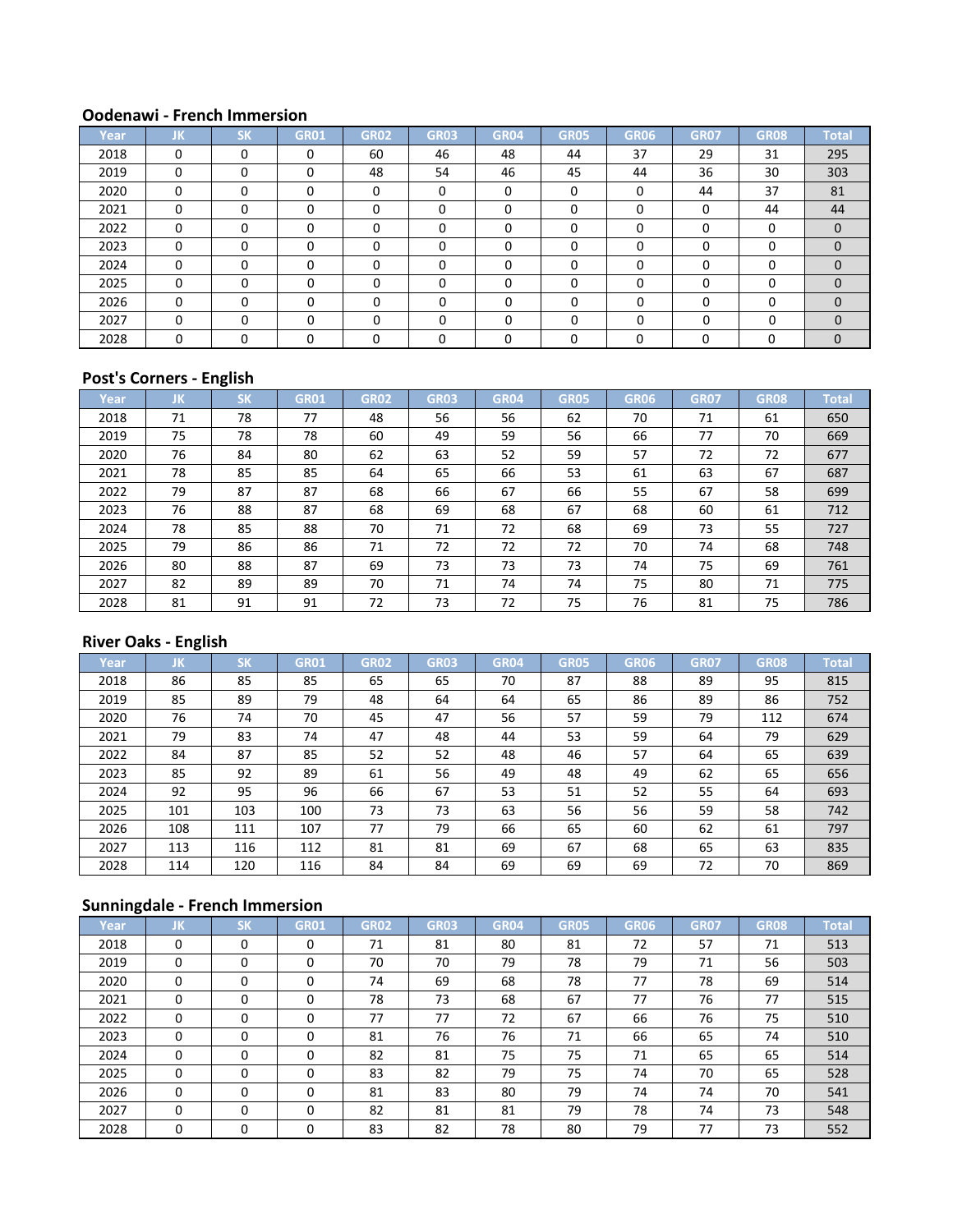# **Scenario 15 Grade Breakdown By School**

#### **Munn's - French Immersion**

| Year | JK       | <b>SK</b> | GR01     | <b>GR02</b> | <b>GR03</b> | <b>GR04</b> | <b>GR05</b> | GR06 | <b>GR07</b> | <b>GR08</b> | <b>Total</b> |
|------|----------|-----------|----------|-------------|-------------|-------------|-------------|------|-------------|-------------|--------------|
| 2018 | $\Omega$ | $\Omega$  | 0        | 92          | 77          | 78          | 65          | 84   | 61          | 62          | 519          |
| 2019 | $\Omega$ | $\Omega$  | $\Omega$ | 95          | 90          | 76          | 74          | 64   | 83          | 60          | 542          |
| 2020 | $\Omega$ | $\Omega$  | 0        | 84          | 93          | 89          | 73          | 74   | 64          | 82          | 557          |
| 2021 | $\Omega$ | $\Omega$  | 0        | 87          | 82          | 91          | 85          | 72   | 73          | 63          | 552          |
| 2022 | $\Omega$ | $\Omega$  | $\Omega$ | 88          | 85          | 80          | 87          | 83   | 71          | 71          | 565          |
| 2023 | $\Omega$ | $\Omega$  | 0        | 89          | 86          | 83          | 76          | 86   | 82          | 69          | 571          |
| 2024 | $\Omega$ | $\Omega$  | 0        | 88          | 87          | 83          | 79          | 75   | 84          | 80          | 576          |
| 2025 | $\Omega$ | $\Omega$  | $\Omega$ | 88          | 86          | 84          | 79          | 77   | 74          | 83          | 572          |
| 2026 | $\Omega$ | $\Omega$  | $\Omega$ | 84          | 86          | 83          | 80          | 78   | 76          | 72          | 560          |
| 2027 | $\Omega$ | $\Omega$  | 0        | 85          | 82          | 83          | 79          | 79   | 77          | 75          | 558          |
| 2028 | $\Omega$ | $\Omega$  | $\Omega$ | 84          | 82          | 79          | 79          | 77   | 77          | 75          | 554          |

## **Oakville NE #2 ps - English**

| Year | IJΚ.     | <b>SK</b> | <b>GR01</b> | <b>GR02</b> | <b>GR03</b> | GR04 | <b>GR05</b> | GR06 | <b>GR07</b> | <b>GR08</b> | <b>Total</b> |
|------|----------|-----------|-------------|-------------|-------------|------|-------------|------|-------------|-------------|--------------|
| 2018 | $\Omega$ | 0         | 0           | 0           | $\Omega$    | 0    | $\Omega$    | 0    | 0           | 0           | $\mathbf{0}$ |
| 2019 | 0        | 0         | 0           | 0           | 0           | 0    | 0           | 0    | 0           | 0           | $\mathbf 0$  |
| 2020 | 47       | 49        | 47          | 30          | 30          | 28   | 23          | 25   | 29          | 0           | 307          |
| 2021 | 58       | 59        | 58          | 42          | 38          | 32   | 35          | 29   | 31          | 35          | 416          |
| 2022 | 66       | 67        | 65          | 49          | 49          | 34   | 35          | 38   | 33          | 35          | 471          |
| 2023 | 74       | 76        | 75          | 57          | 57          | 43   | 38          | 40   | 44          | 39          | 543          |
| 2024 | 83       | 84        | 84          | 65          | 65          | 48   | 47          | 44   | 45          | 49          | 615          |
| 2025 | 94       | 95        | 94          | 74          | 74          | 54   | 54          | 54   | 50          | 51          | 694          |
| 2026 | 105      | 106       | 104         | 83          | 83          | 60   | 60          | 60   | 60          | 56          | 776          |
| 2027 | 114      | 115       | 114         | 90          | 90          | 66   | 65          | 65   | 65          | 65          | 848          |
| 2028 | 118      | 121       | 119         | 95          | 95          | 68   | 68          | 68   | 68          | 68          | 888          |

## **Oakville NE #2 ps - French Immersion**

| Year | JK       | <b>SK</b> | <b>GR01</b> | GR02 | <b>GR03</b> | <b>GR04</b> | <b>GR05</b> | GR06 | <b>GR07</b> | <b>GR08</b> | <b>Total</b> |
|------|----------|-----------|-------------|------|-------------|-------------|-------------|------|-------------|-------------|--------------|
| 2018 | 0        | $\Omega$  | $\Omega$    | 0    | 0           | $\Omega$    | $\Omega$    | 0    | $\Omega$    | $\Omega$    | $\mathbf{0}$ |
| 2019 | 0        | 0         | 0           | 0    | 0           | 0           | $\Omega$    | 0    | 0           | 0           | $\Omega$     |
| 2020 | $\Omega$ | $\Omega$  | $\Omega$    | 52   | 44          | 49          | 41          | 34   | $\Omega$    | $\Omega$    | 220          |
| 2021 | $\Omega$ | 0         | O           | 56   | 49          | 42          | 49          | 41   | 33          | 0           | 270          |
| 2022 | 0        | 0         | O           | 60   | 53          | 46          | 41          | 48   | 40          | 33          | 320          |
| 2023 | $\Omega$ | $\Omega$  | 0           | 61   | 57          | 48          | 45          | 41   | 46          | 39          | 337          |
| 2024 | $\Omega$ | $\Omega$  | $\Omega$    | 61   | 58          | 51          | 47          | 44   | 40          | 45          | 346          |
| 2025 | $\Omega$ | $\Omega$  | $\Omega$    | 63   | 58          | 52          | 50          | 46   | 43          | 39          | 352          |
| 2026 | $\Omega$ | 0         | 0           | 62   | 60          | 51          | 51          | 49   | 46          | 42          | 361          |
| 2027 | $\Omega$ | $\Omega$  | $\Omega$    | 64   | 59          | 52          | 50          | 49   | 48          | 45          | 367          |
| 2028 | $\Omega$ | 0         | $\Omega$    | 65   | 60          | 51          | 51          | 48   | 48          | 47          | 368          |

| Year | JK  | <b>SK</b> | <b>GR01</b> | <b>GR02</b> | <b>GR03</b> | <b>GR04</b> | <b>GR05</b> | GR06 | <b>GR07</b> | <b>GR08</b> | <b>Total</b> |
|------|-----|-----------|-------------|-------------|-------------|-------------|-------------|------|-------------|-------------|--------------|
| 2018 | 99  | 97        | 107         | 83          | 67          | 61          | 92          | 83   | 87          | 74          | 850          |
| 2019 | 100 | 99        | 107         | 77          | 81          | 63          | 60          | 92   | 82          | 83          | 843          |
| 2020 | 115 | 119       | 118         | 88          | 91          | 93          | 77          | 70   | 102         | 96          | 968          |
| 2021 | 118 | 128       | 132         | 89          | 94          | 93          | 96          | 80   | 80          | 106         | 1017         |
| 2022 | 125 | 130       | 138         | 100         | 95          | 93          | 97          | 99   | 84          | 83          | 1043         |
| 2023 | 124 | 133       | 137         | 103         | 103         | 90          | 95          | 99   | 101         | 86          | 1070         |
| 2024 | 127 | 132       | 139         | 103         | 106         | 97          | 91          | 96   | 100         | 103         | 1093         |
| 2025 | 129 | 134       | 137         | 105         | 105         | 98          | 98          | 93   | 98          | 102         | 1099         |
| 2026 | 131 | 136       | 139         | 103         | 106         | 96          | 99          | 99   | 94          | 99          | 1103         |
| 2027 | 133 | 137       | 141         | 105         | 105         | 97          | 97          | 100  | 100         | 95          | 1109         |
| 2028 | 128 | 137       | 141         | 105         | 105         | 94          | 97          | 97   | 100         | 100         | 1102         |